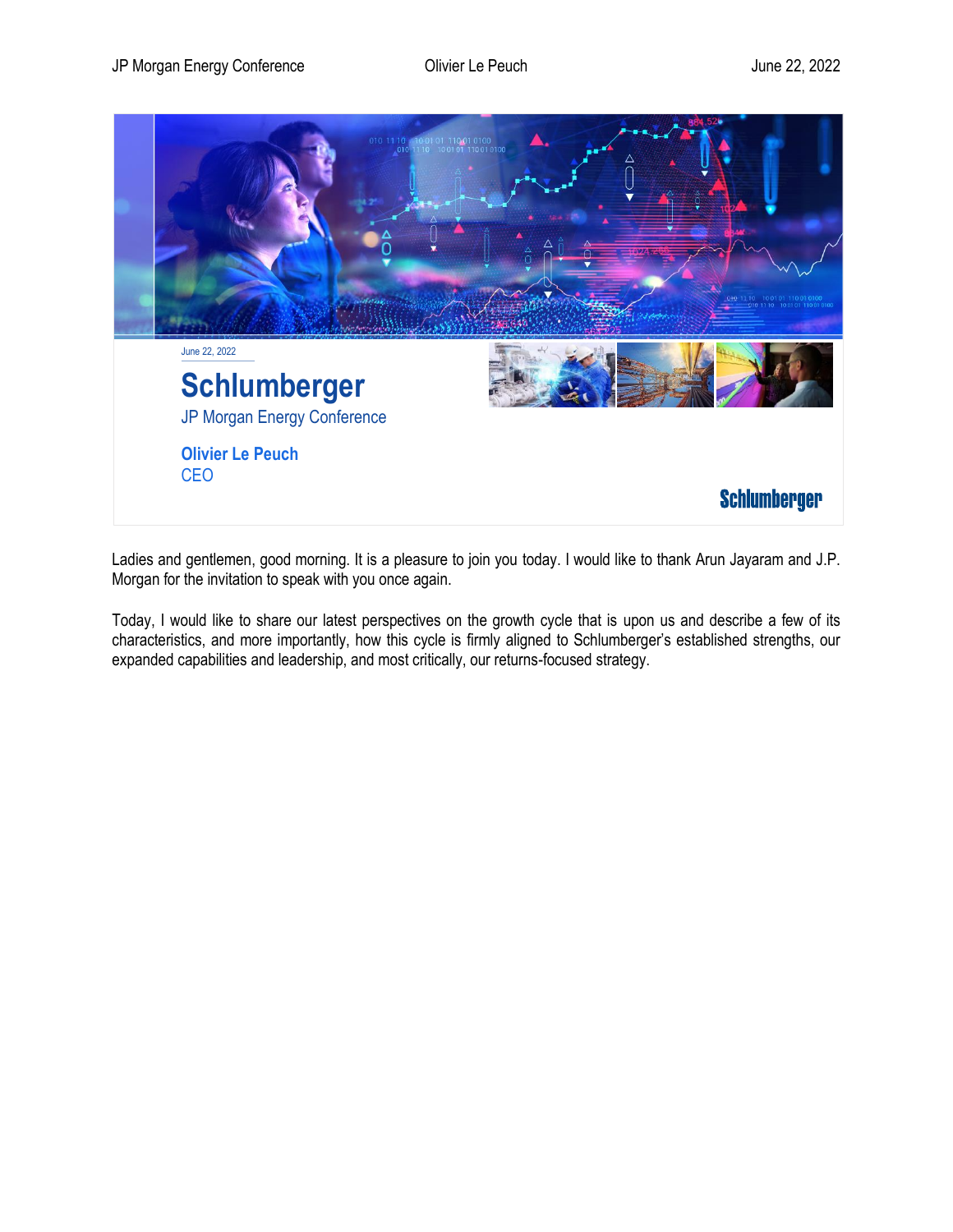## **Disclaimer**

This presentation contains "forward-looking statements" within the meaning of the federal securities laws — that is, any statements that are not historical facts. Such statements often contain words such as "expect," "may," "can," "believe," "predict," "plan," "potential,"<br>"projected," "projections," "forecast," "estimate," "intend," "anticipate," "ambition," "goal"<br>"target," "think," "should," "could," Forward-looking statements address matters that are, to varying degrees, uncertain, such as statements about our financial and performance targets and other forecasts or expectations regarding, or dependent on, our business outlook; growth for Schlumberger as a whole and for each of its Divisions (and for specified business lines, geographic areas or technologies within each Division); oil and natural gas demand and production growth; oil and natural gas prices; forecasts or expectations regarding the energy transition and global climate change; improvements in operating procedures and technology, including decarbonization of oil and gas operations; capital expenditures by Schlumberger and the oil and gas industry; our business strategies, including digital and "fit for basin," as well as the strategies of our customers; our APS projects, joint ventures, and other alliances; our response to the COVID-19 pandemic and preparedness for other widespread health emergencies; the impact of the ongoing conflict in Ukraine on global energy supply; access to raw materials; future global economic and geopolitical conditions; future liquidity; and future results of operations, such as margin levels. These statements are subject to risks and uncertainties, including, but not limited to, changing global economic conditions; changes in exploration and production spending by our customers, and changes in the level of oil and natural gas exploration and development; the results of operations and financial condition of our customers and suppliers; our inability to achieve our financial and performance targets and other forecasts and expectations; our inability to achieve net-zero carbon emissions goals or interim emissions reduction goals; general economic,

geopolitical and business conditions in key regions of the world; the ongoing conflict in Ukraine; foreign currency risk; pricing pressure; inflation; weather and seasonal factors; unfavorable effects of health pandemics; availability and cost of raw materials; operational modifications, delays, or cancellations; challenges in our supply chain; production declines; geopolitical and business conditions in key regions of the world; the ongoing conflict in<br>Ukraine; foreign currency risk; pricing pressure; inflation; weather and seasonal factors;<br>undivorable effects of health pandemics; benefits from our business strategies and initiatives, such as digital or new energy, as well as our cost reduction strategies; changes in government regulations and regulatory requirements, including those related to offshore oil and gas exploration, chemicals and the extent of tuture charges; our inability to recognize efficiencies and other intended<br>benefits from our business strategies and initiatives, such as digital or new energy, as well<br>as our cost reduction strategies; chang the competitiveness of alternative energy sources or product substitutes; and other risks and uncertainties detailed in our most recent Forms 10-K, 10-Q, and 8-K filed with or furnished to the SEC. If one or more of these or other risks or uncertainties materialize (or the consequences of any such development changes), or should our underlying assumptions prove incorrect, actual results or outcomes may vary materially from those reflected in our forward-looking statements. Forward-looking and other statements in this presentation regarding our environmental, social and other sustainability plans and goals are not an indication that these statements are necessarily material to investors or required to be disclosed in our filings with the SEC. In addition, historical, current, and forwardlooking environmental, social and sustainability-related statements may be based on standards for measuring progress that are still developing, internal controls and processes that continue to evolve, and assumptions that are subject to change in the future. The forward-looking statements speak only as of the date of this presentation, and Schlumberger disclaims any intention or obligation to update publicly or revise such statements, whether as a result of new information, future events or otherwise

**Schlumberger** 

Before I start, let me remind you that some of the statements I will be making are forward-looking and are subject to risks and uncertainties that could cause our results to materially differ from those projected in these statements. Therefore, I refer you to our latest 10-K and other SEC filings.

Let's begin with the growth cycle.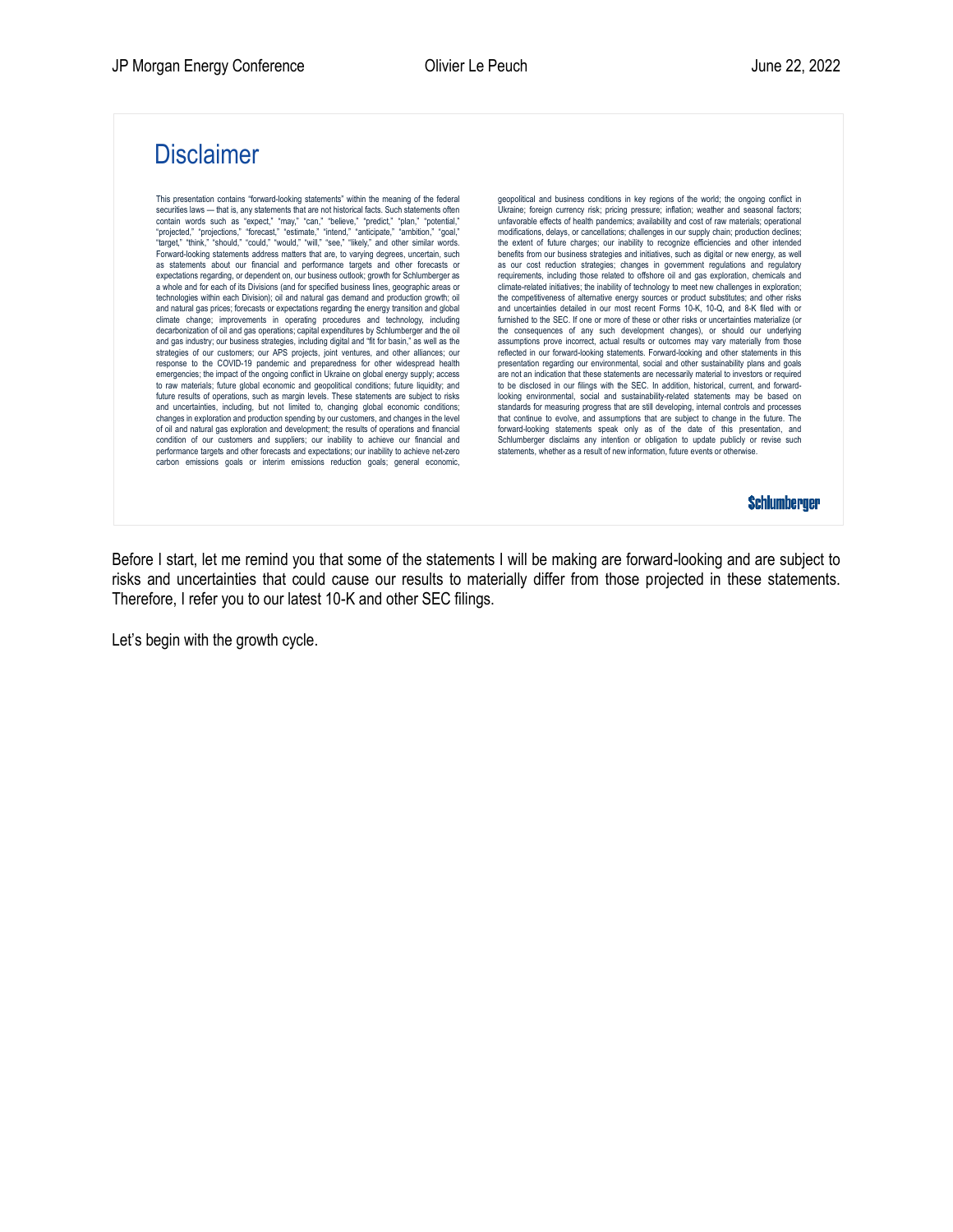

First, the market fundamentals are very constructive for our industry as it emerges from a period of underinvestment with spare capacity and global inventories at decade lows, while oil and gas prices remain elevated. Energy security, inflation, and the potential for a slowdown in the pace of economic growth have emerged among a set of new opportunities and risks in the landscape. Despite the uncertainties, the need for reliable energy supply and reinvestment in our industry remain very compelling, and will ultimately extend the growth cycle, both in terms of duration and magnitude.

Second, E&P capital investment is poised to accelerate broadly across all geographies and operating environments, to drive new production and capacity increases to not only address short-term supply dislocation, but also to meet projected demand growth on the horizon. Significant activity growth is occurring in short- and long-cycle projects in North America and internationally, both onshore and offshore, which results in a very favorable mix for Schlumberger.

Third, the secular trends of digital and decarbonization are gaining momentum as additional attributes of this growth cycle. The industry is embracing decarbonization as a critical element that will ensure the long-term resilience of the industry and deliver on the mandate to lower emissions for a sustainable future. In parallel, digital is also being embraced as an enabler of higher performance, value creation, and as a part of the industry's path to decarbonized operations.

Finally, this is a cycle that will see improved pricing in the service sector, as we enter a new era of performance and capital discipline across operators and service providers.

These factors result in a growth cycle particularly aligned to our strengths: a cycle that is global in scope, impacts all phases of oil and gas development from exploration to production, includes all operating environments—from highvolume onshore to deepwater offshore—and has digital, decarbonization, and pricing as defining characteristics.

Let me illustrate this alignment of market conditions and our differentiated value proposition using the power of our core portfolio—one of our three engines of growth.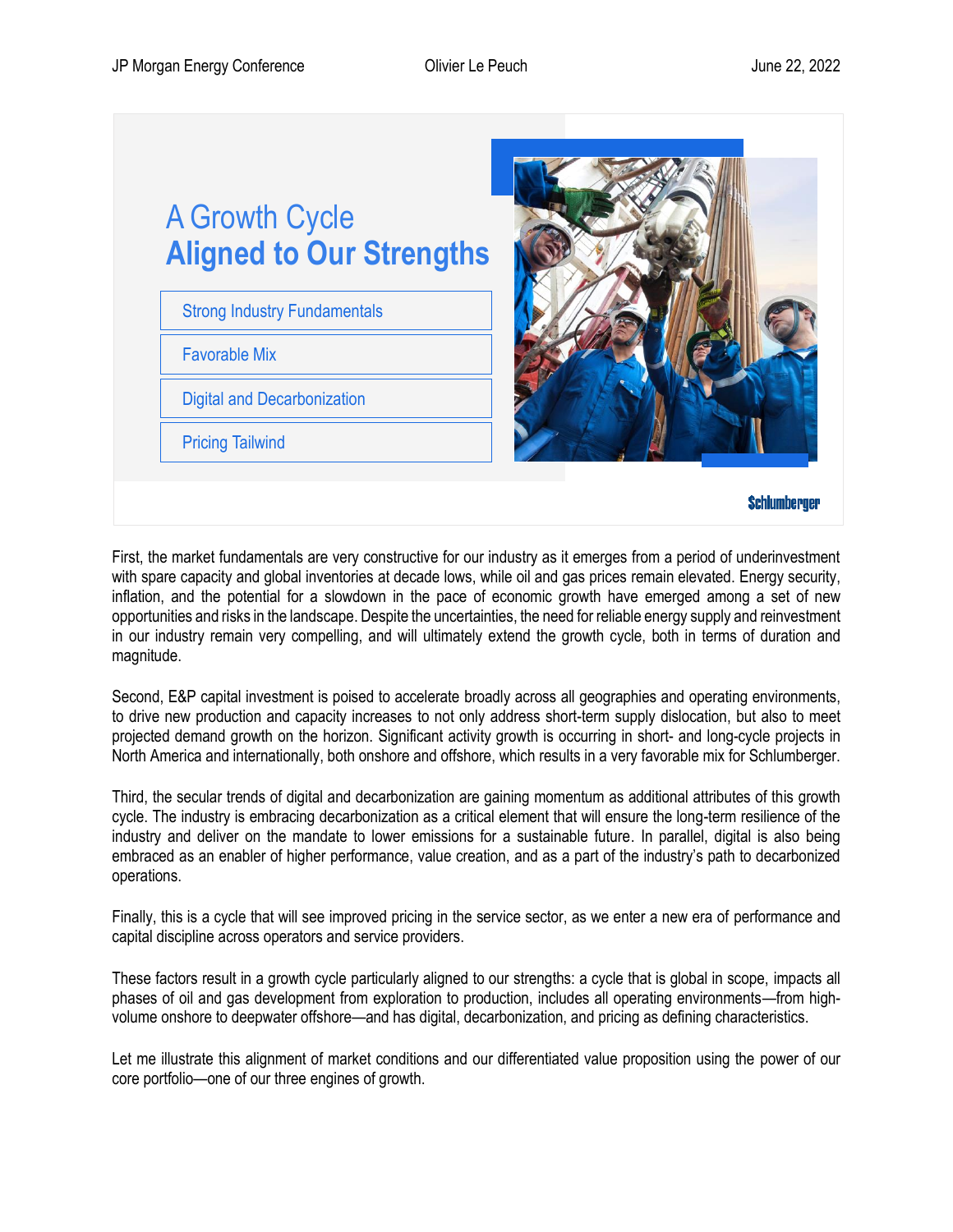## **The Power of Our Core** Exceptional Growth & Margin Expansion Potential



Industry-leading Breadth and Scope



Disruptive Technologies and Integration Capabilities



Operating Leverage and Pricing

**Schlumberger** 

With growth materializing across all geographical basins, and investment flowing into every phase of exploration and production, Schlumberger is distinct in its breadth and depth of market participation.

Compared to the previous upcycles, we have broadened the scope of our core through the addition of subsea and surface production systems, processing solutions, and drilling equipment. These additions expanded our addressable market and advanced our market positioning in several segments.

Additionally, disruptive fit-for-basin technologies, combined with the industry's most comprehensive technology portfolio and digital capabilities, provide Schlumberger with an unmatched ability to integrate across the entire value chain—from subsurface to midstream facility. This elevates our ability to capture growth, create more value for customers, and generate new revenue streams.

The third element of differentiation in our core, is the foundation of enhanced operating leverage that we have established—a foundation that will further benefit from pricing tailwinds that have already begun. These tailwinds are not just a function of service capacity discipline and inflation, but also of increasing adoption of new technology and customer recognition of superior performance.

Altogether, our core is performing exceptionally well, very early in the cycle, as already demonstrated by our significant margin expansion and cash generation thus far, and we are set to extend this outperformance as the cycle continues to expand in North America and accelerates across the international basins and the offshore environment.

In fact, the return of offshore represents an exceptional opportunity for our core. Let me show you what this looks like.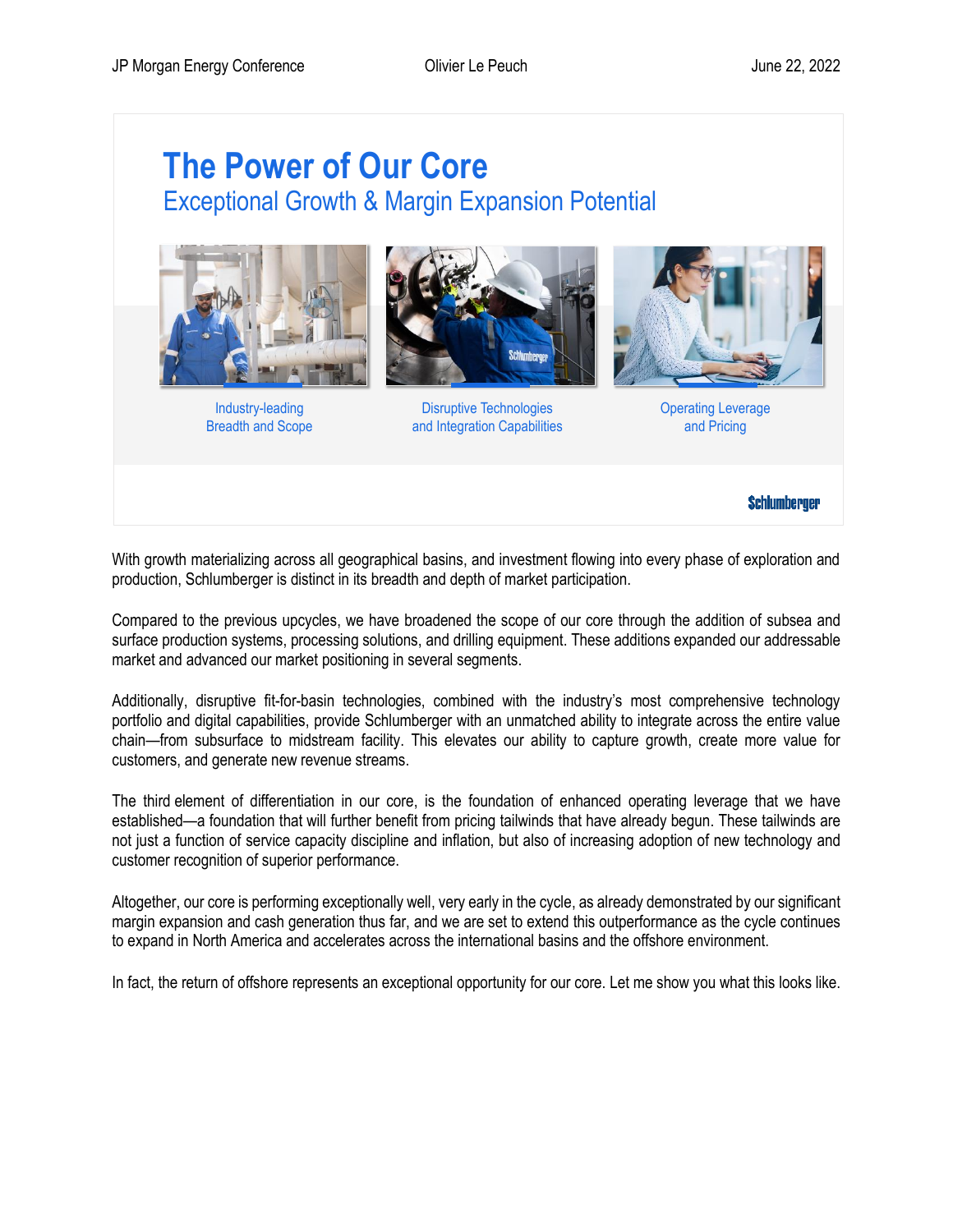

The growth cycle is developing across the entire offshore market, and we are better positioned for this than we have ever been, because of our breadth, technology, integration ability, and the addition of digital, which will maximize upside performance.

Current industry FID estimates project a nearly 50% increase in offshore investment over the next four years, compared to the period from 2016 through to 2019. This is already manifesting in several FIDs year-to-date and a considerable increase in the pipeline of pre-FIDs across offshore basins.

Our presence in offshore markets is very significant, with a leading footprint across global offshore rigs, and is the most far-reaching geographically—estimated at twice the size of our nearest competitor—from the Gulf of Mexico, the Arabian Gulf, Caspian, to Brazil and Mozambique. Everywhere there is an offshore operation, Schlumberger is there!

To emphasize the resounding implications of the return of offshore for Schlumberger: offshore operations currently represent an average of five times the revenue potential of onshore, from the combination of higher market penetration, broader service and product offering and higher technology intensity.

Offshore operators today are looking for every opportunity to accelerate discovery and development cycle time and increase productivity. This performance focus results in a premium for our technology, digital operations, and integration capabilities that reduce cycle time, lowers breakeven price, and enhances project returns.

Altogether, the return of offshore will be a very potent driver for further growth and margin expansion in our core.